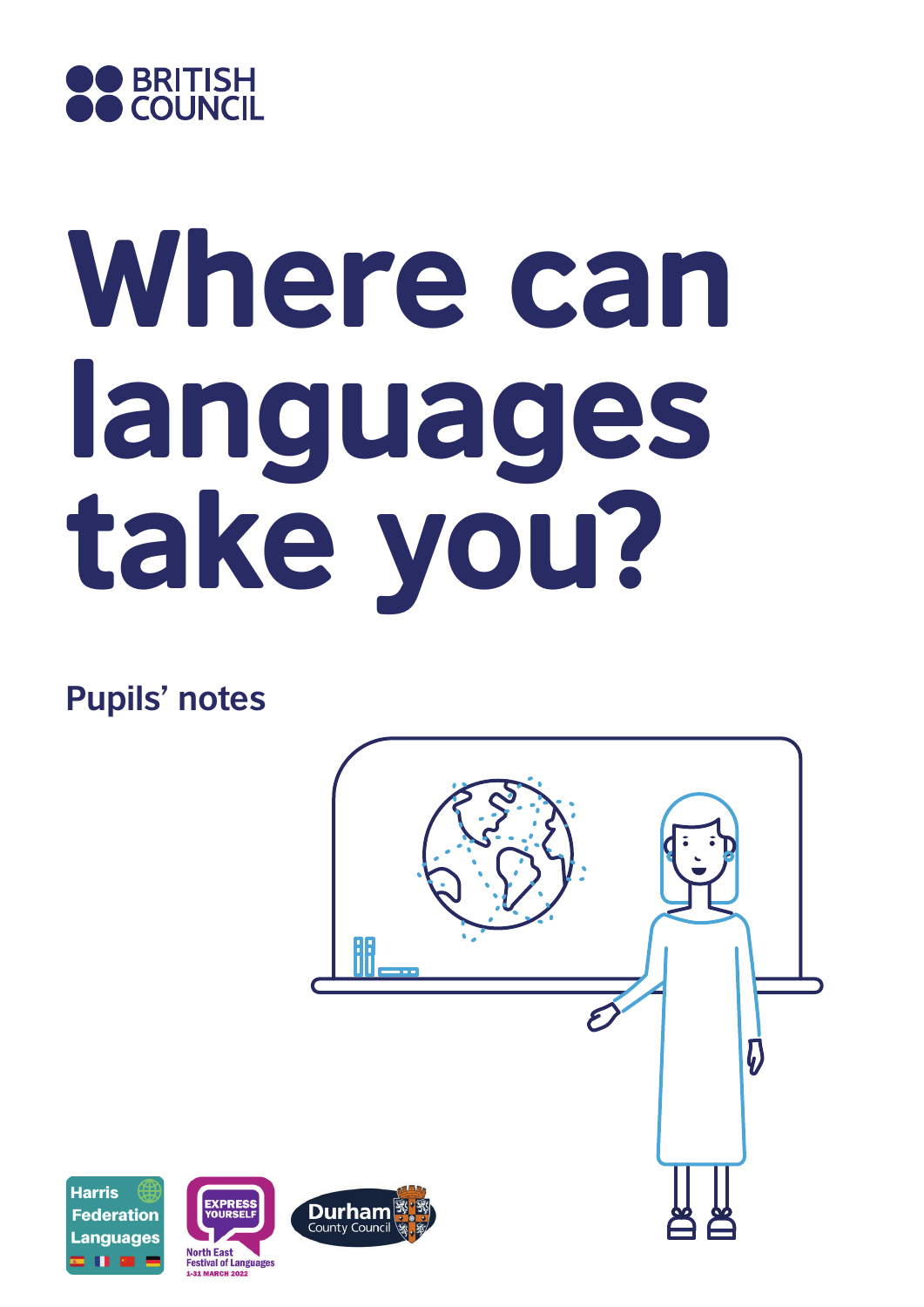#### To be completed before the event: The value of learning a language

You don't have to travel abroad to use a different language for work and in your life. Many workers in the UK and self- employed people use languages to help them with their UK based jobs.

List five jobs in the UK where it would be useful/essential to speak another language and why.

Below is a range of skills, which you develop when you learn a foreign language. Give an example of a way in which languages could develop each of the following?

| <b>Skill</b>                           | <b>Example</b> |
|----------------------------------------|----------------|
| <b>Presentation skills</b>             |                |
| Reading & writing skills               |                |
| Self confidence                        |                |
| Problem solving                        |                |
| listening skills                       |                |
| Teamwork and good communication skills |                |
| Organisational skills                  |                |
| Solving problems                       |                |
| Understanding other cultures           |                |
| Being able to remember things          |                |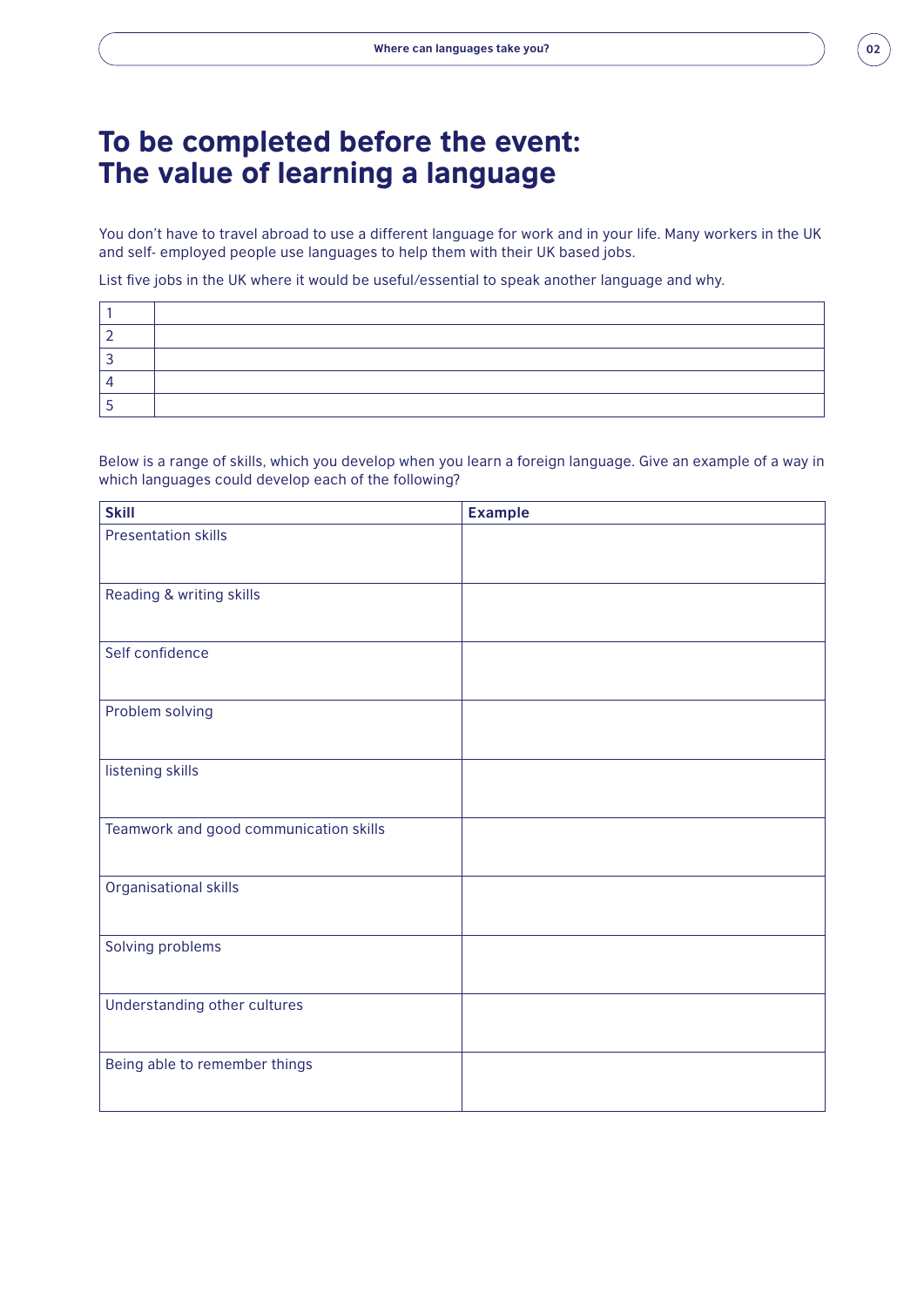# Meet the speakers 1

Take notes to describe the job this person does

| <b>Name</b>                                          |  |
|------------------------------------------------------|--|
| Workplace                                            |  |
| Languages spoken                                     |  |
| <b>Countries visited</b>                             |  |
| Why is a foreign language<br>useful for his/her job? |  |
| How did he/she learn<br>languages?                   |  |
| What inspired their language<br>learning?            |  |
| Which other language would<br>be useful to him/her?  |  |

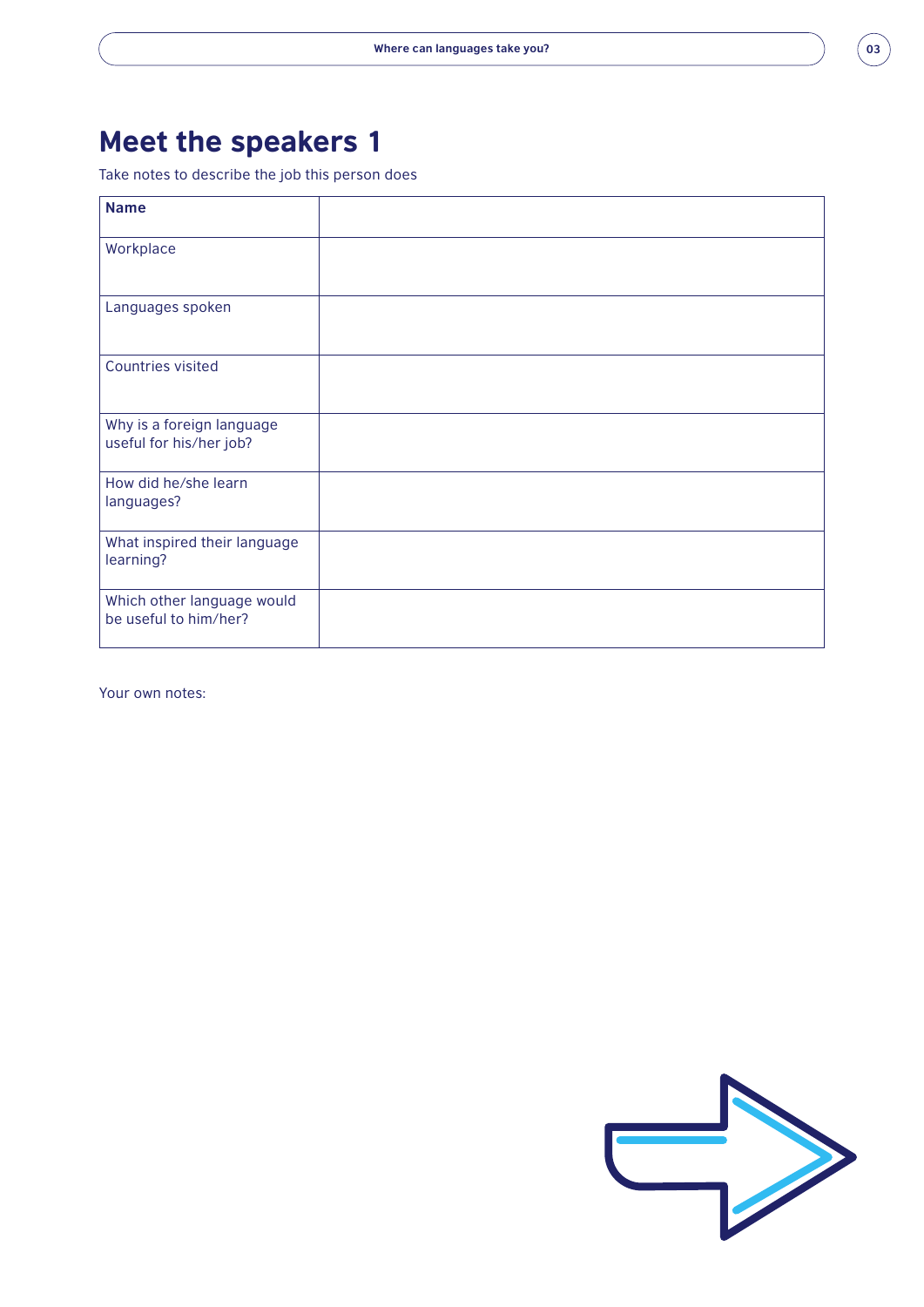# Meet the speakers 2

Take notes to describe the job this person does

| <b>Name</b>                                          |  |
|------------------------------------------------------|--|
| Workplace                                            |  |
| Languages spoken                                     |  |
| <b>Countries visited</b>                             |  |
| Why is a foreign language<br>useful for his/her job? |  |
| How did he/she learn<br>languages?                   |  |
| What inspired their language<br>learning?            |  |
| Which other language would<br>be useful to him/her?  |  |

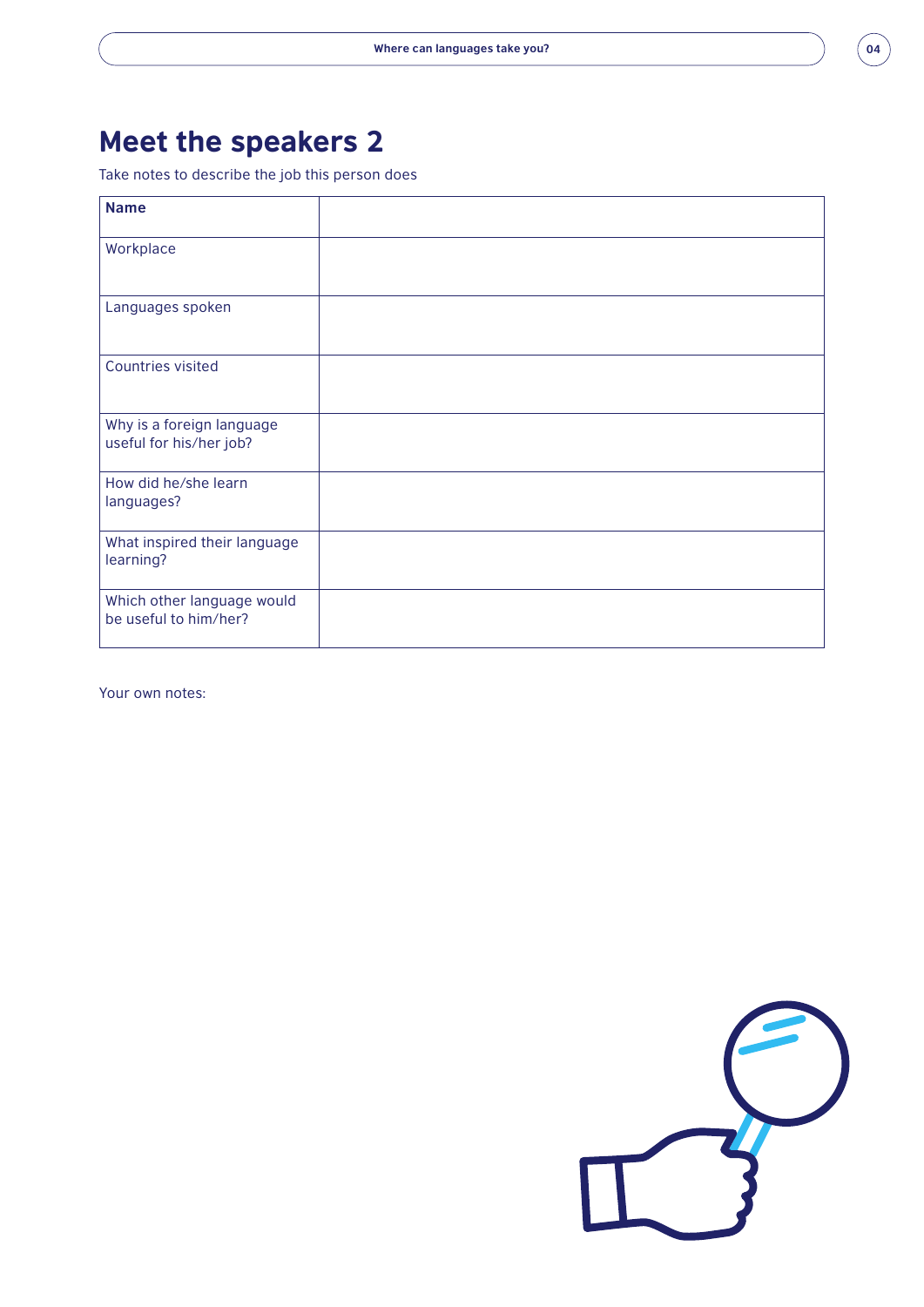# Meet the speaker 3

Take notes to describe the job this person does

| <b>Name</b>                                          |  |
|------------------------------------------------------|--|
| Workplace                                            |  |
| Languages spoken                                     |  |
| <b>Countries visited</b>                             |  |
| Why is a foreign language<br>useful for his/her job? |  |
| How did he/she learn<br>languages?                   |  |
| What inspired their language<br>learning?            |  |
| Which other language would<br>be useful to him/her?  |  |

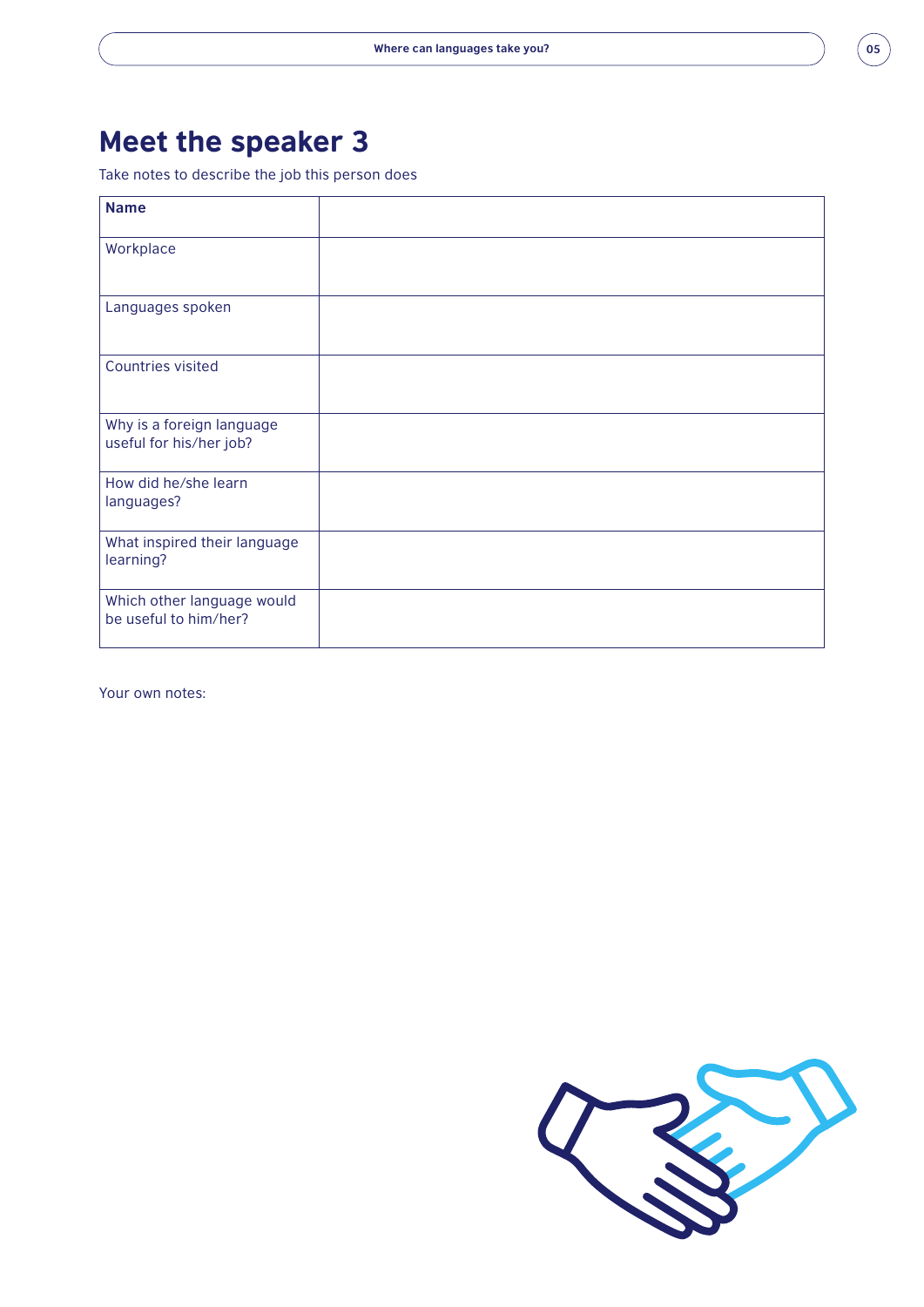# Meet the speaker 4

Take notes to describe the job this person does

| <b>Name</b>                                          |  |
|------------------------------------------------------|--|
| Workplace                                            |  |
| Languages spoken                                     |  |
| <b>Countries visited</b>                             |  |
| Why is a foreign language<br>useful for his/her job? |  |
| How did he/she learn<br>languages?                   |  |
| What inspired their language<br>learning?            |  |
| Which other language would<br>be useful to him/her?  |  |

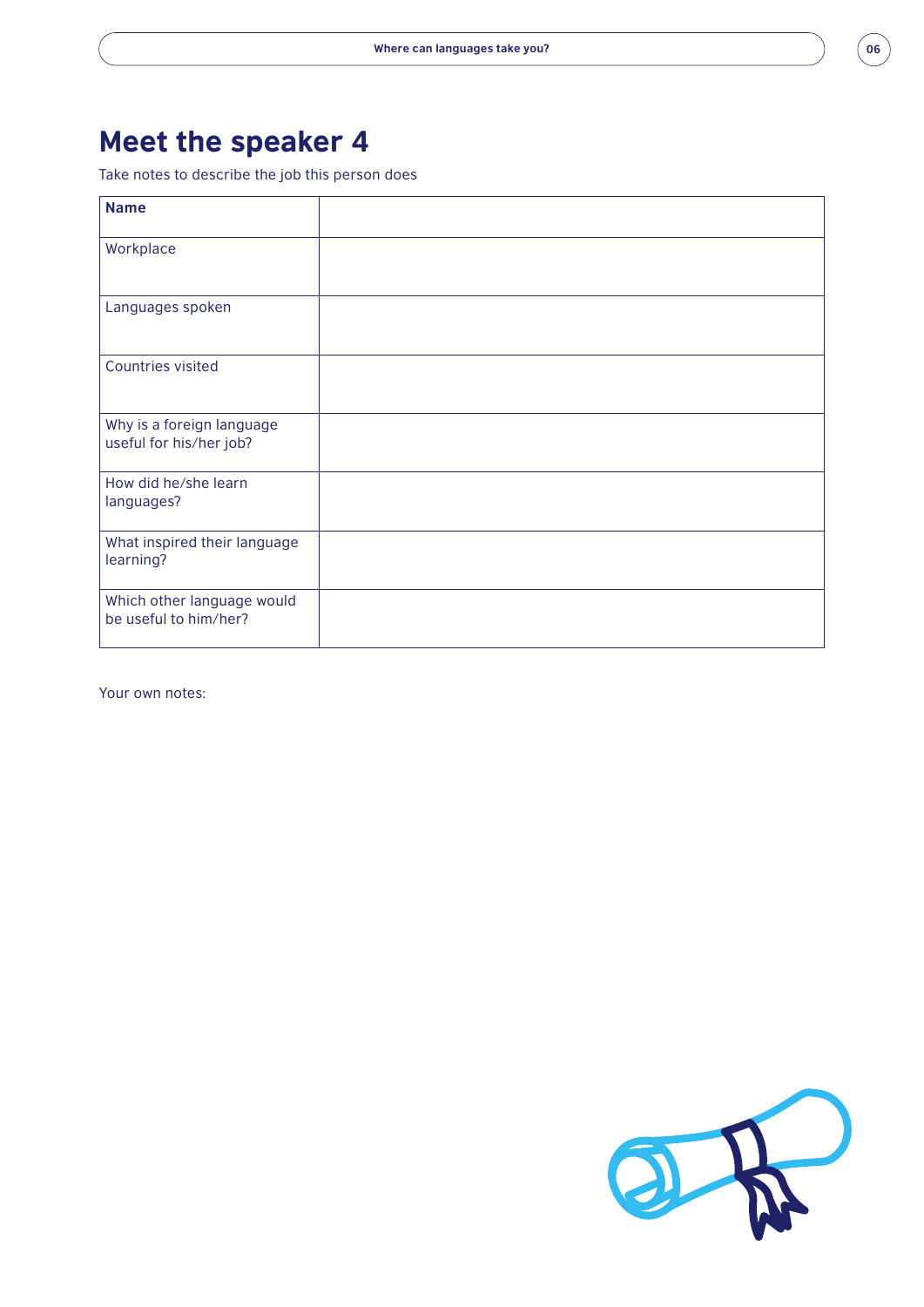

Complete the table with information from the speaker to support the following statements;

Speaking a language makes you more employable

Learning to speak another language gives you a range of other skills which are important to employers

Languages open up possibilities to travel and discover other cultures

Being able to speak English is not enough

Speaking another language gives you an advantage over those who speak only one language.

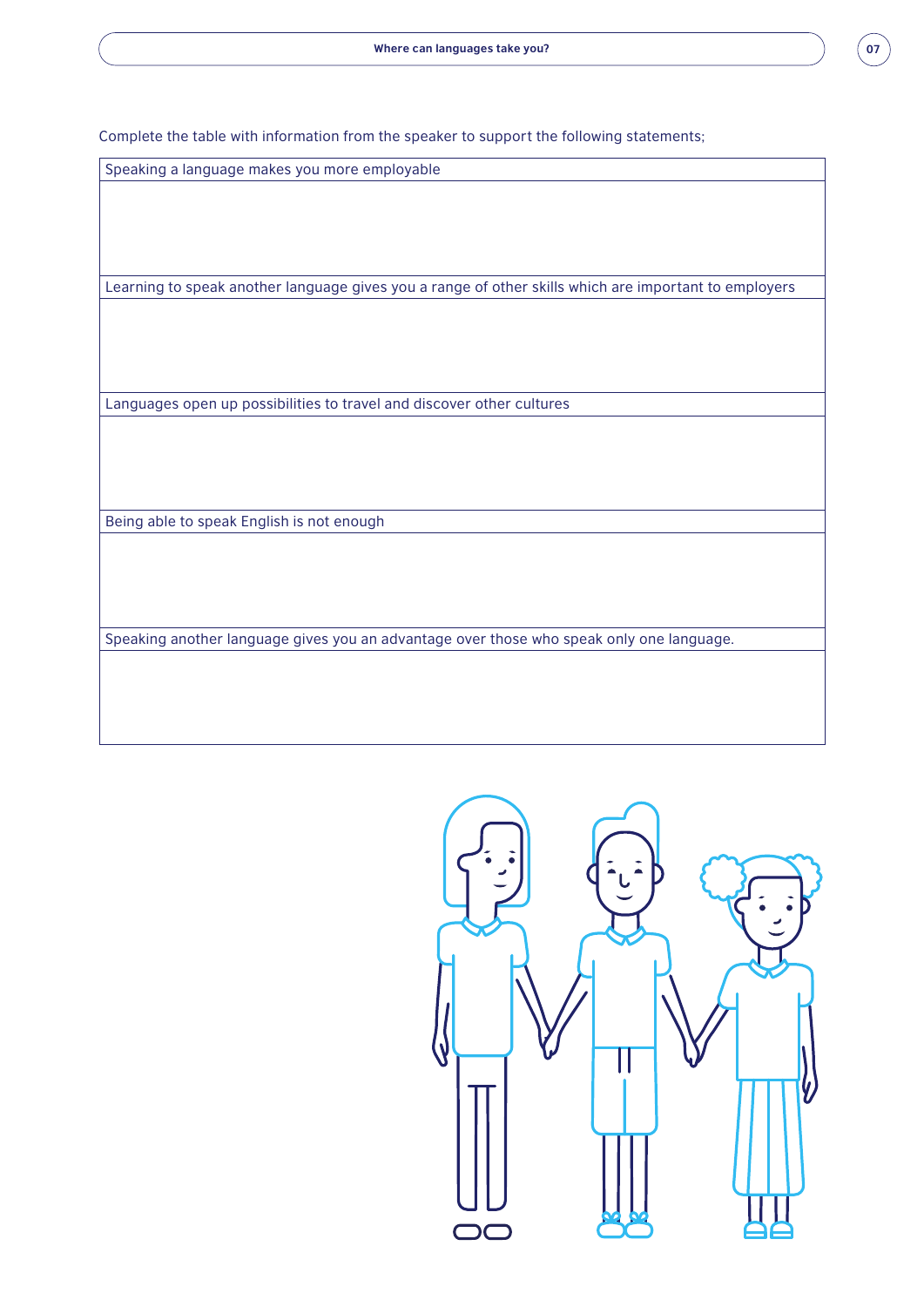Here are some of the most popular dream jobs for young people. Can you pick a couple and think of ways languages (including your home/heritage language) would be helpful ?

| Doctor                     |  |
|----------------------------|--|
| <b>Teacher</b>             |  |
| Police officer/firefighter |  |
| Hotel receptionist         |  |
| Youtube influencer         |  |
| Journalist/news anchor     |  |
| Musician                   |  |
| Military/airforce          |  |
| Sports instructor          |  |
| Dancer/artist              |  |
| Lawyer                     |  |
| Scientist researcher       |  |
| TV producer                |  |
| Activist/campaigner        |  |
| <b>Teacher</b>             |  |
| Vet                        |  |
| Actor/film star            |  |
| <b>Business owner</b>      |  |
| Footballer/athlete         |  |
| Fashion designer           |  |
| Chef                       |  |
| Diplomat                   |  |